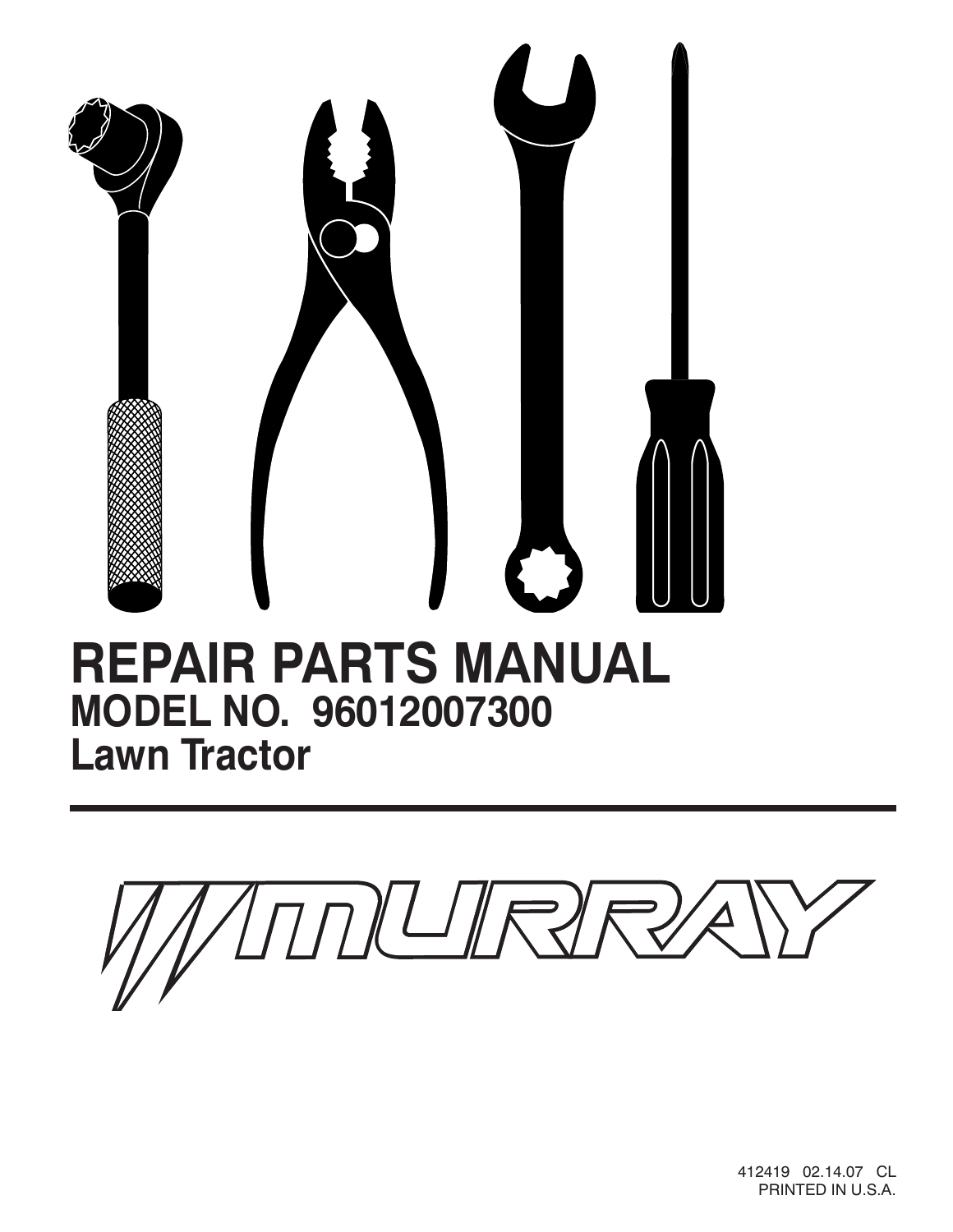#### **TRACTOR - - MODEL NUMBER MX17542LT (96012007300), PRODUCT NO. 960 12 00-73 SCHEMATIC**

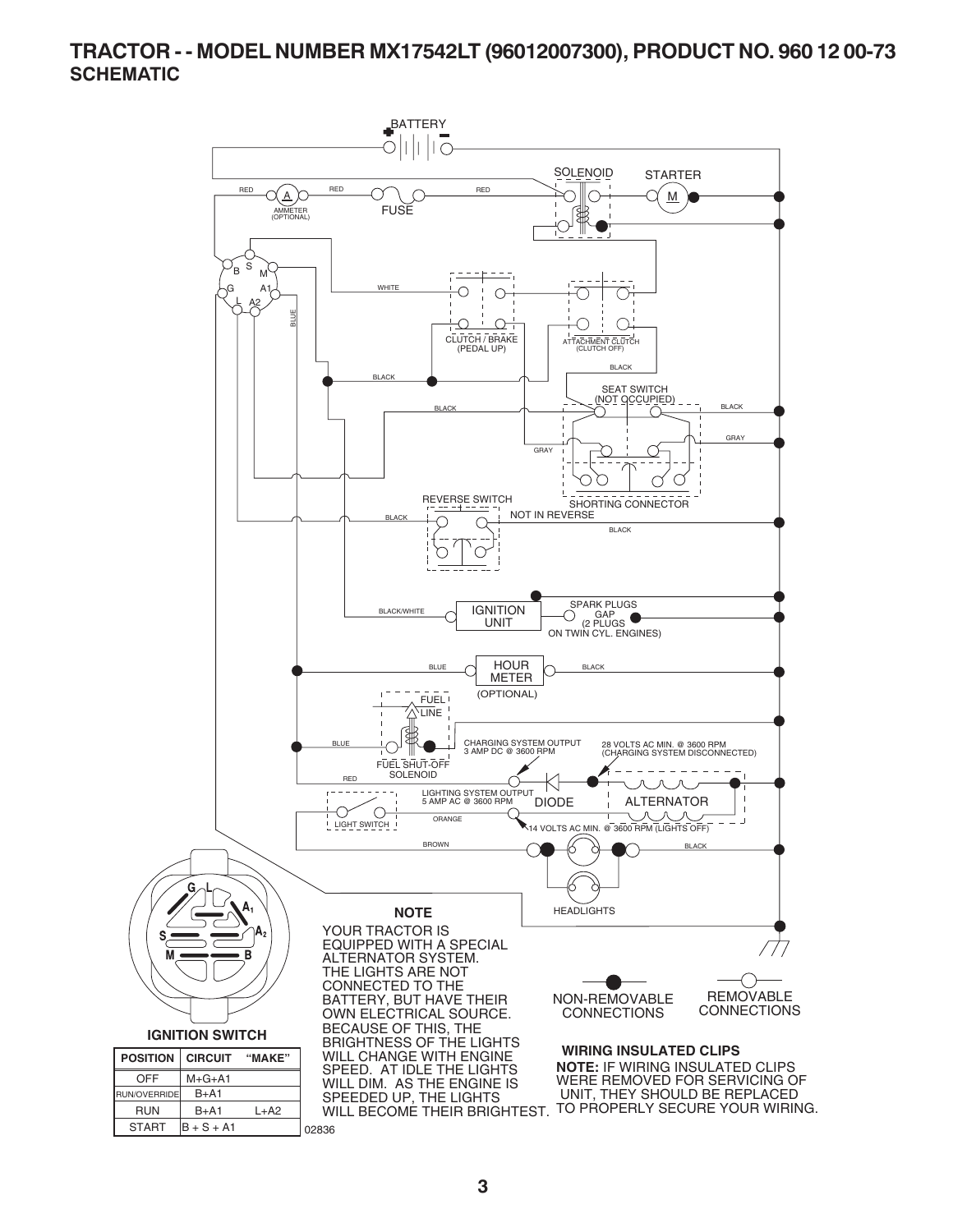**TRACTOR - - MODEL NUMBER MX17542LT (96012007300), PRODUCT NO. 960 12 00-73 ELECTRICAL**

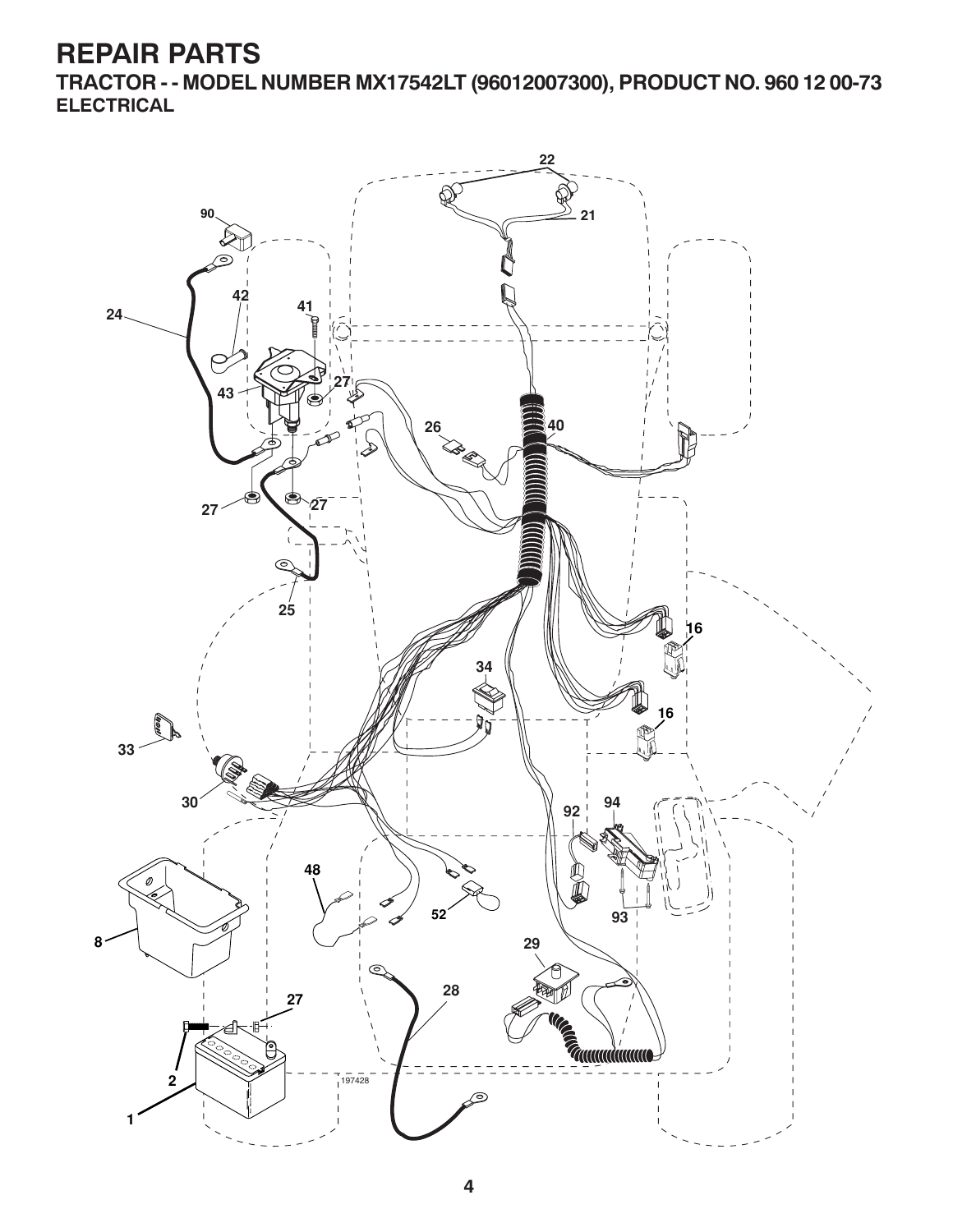**TRACTOR - - MODEL NUMBER MX17542LT (96012007300), PRODUCT NO. 960 12 00-73 ELECTRICAL**

| KEY<br>NO.     | <b>PART</b><br>NO. | <b>DESCRIPTION</b>            |
|----------------|--------------------|-------------------------------|
| 1              | 163465             | Battery                       |
| $\overline{2}$ | 74760412           | Bolt Hex Hd 1/4-20 unc x 3/4  |
| 8              | 176689             | <b>Box Battery</b>            |
| 16             | 176138             | Switch Interlock              |
| 21             | 175688             | Harness Asm Light W/4152j     |
| 22             | 4152J              | Bulb Light #1156              |
|                | 24 4799J           | Cable Battery 6 Ga. 11"red    |
|                | 25 146147          | <b>Cable Battery</b>          |
|                | 26 175158          | Fuse 20 AMP                   |
|                | 27 73510400        | Nut Keps Hex 1/4-20 unc       |
| 28             | 4207J              | Cable Ground 6 Ga. 12" Black  |
| 29             | 192749             | <b>Switch Seat</b>            |
|                | 30 193350          | Switch Ign                    |
| 33             | 140401             | Key Ign                       |
| 34             | 110712X            | Switch Light/Reset            |
|                | 40 197428          | Harness Ign                   |
| 41             | 71110408           | Bolt Blk Fin Hex 1/4-20       |
| 42             | 131563             | <b>Cover Terminal Red</b>     |
|                | 43 192507          | Solenoid                      |
| 48             | 140844             | Adapter Ammeter               |
|                | 52 141940          | <b>Protection Wire Loop</b>   |
|                | 90 180449          | <b>Cover Terminal Battery</b> |
| 92             | 196615             | Harness Pigtail               |
| 93             | 192540             | Screw Plastite 10-14 x 2.0    |
| 94             | 191834             | Module Reverse ROS            |

**NOTE:** All component dimensions given in U. S. inches  $1$  inch = 25.4 mm.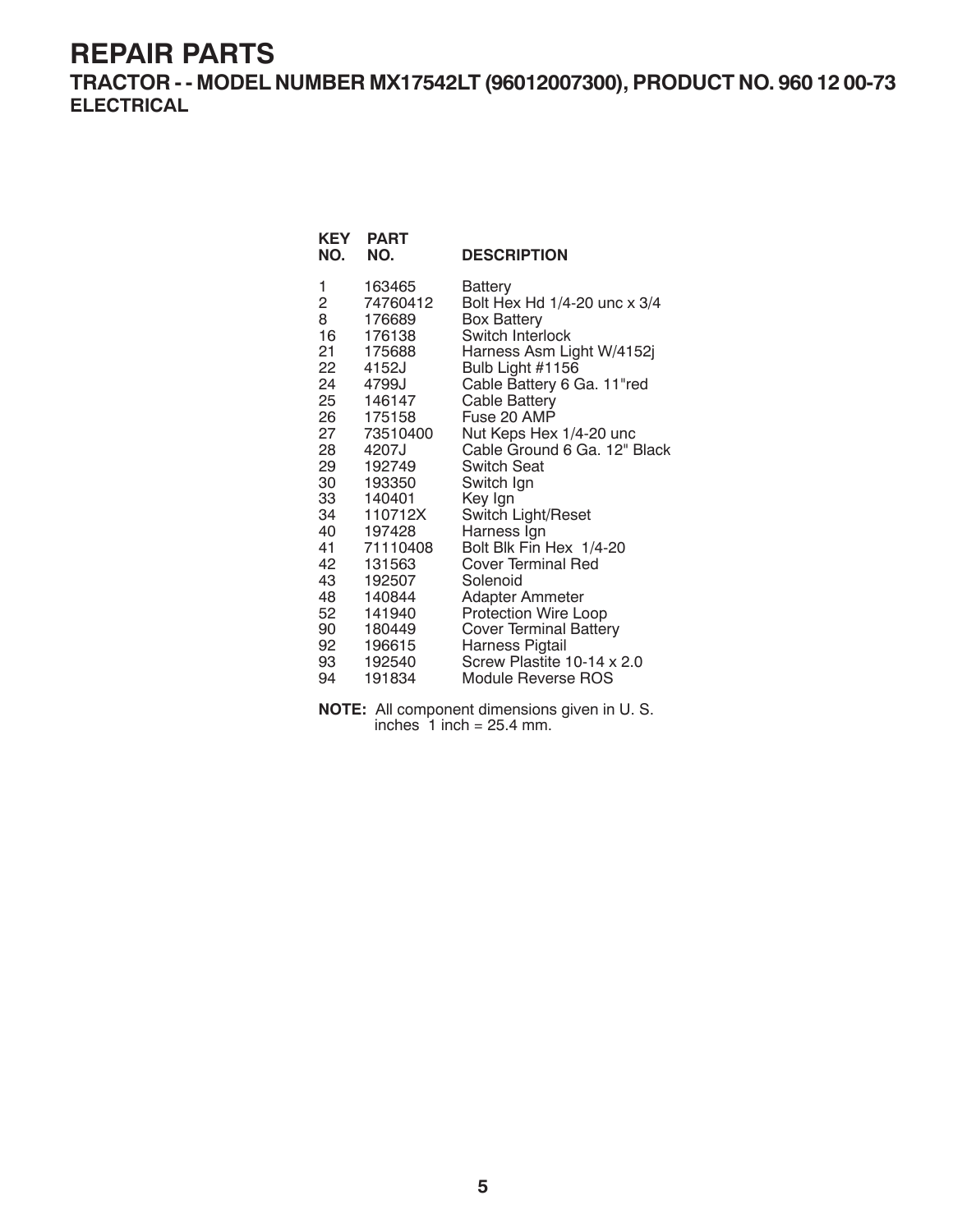**TRACTOR - - MODEL NUMBER MX17542LT (96012007300), PRODUCT NO. 960 12 00-73 CHASSIS**

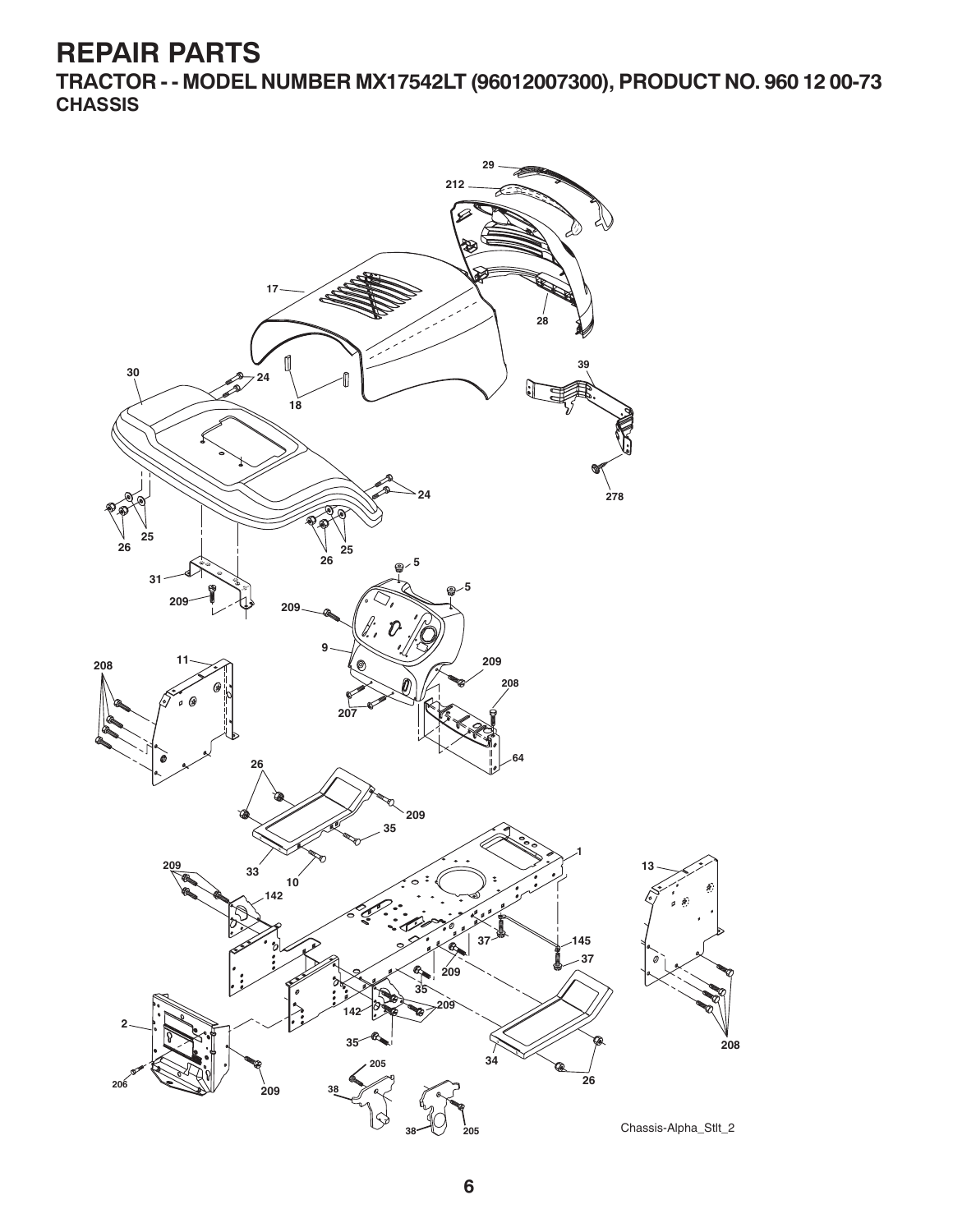**TRACTOR - - MODEL NUMBER MX17542LT (96012007300), PRODUCT NO. 960 12 00-73 CHASSIS**

| KEY<br>NO. | <b>PART</b><br>NO.          | <b>DESCRIPTION</b>                                       |
|------------|-----------------------------|----------------------------------------------------------|
| 1          | 174619                      | Chassis                                                  |
| 2          | 176554                      | Drawbar, Stretch                                         |
| 5          | 155272                      | Bumper, Hood/Dash                                        |
| 9          | 193510X010                  | Dash                                                     |
| 10<br>11   | 72140608<br>174996          | Bolt, Carriage 3/8-16 x 1<br>Panel Dash LH               |
| 13         |                             | 172105X010 Panel Slkscr Dash RH                          |
| 17         | 187559X558 Hood             |                                                          |
| 18         | 184921                      | <b>Bumper Hood</b>                                       |
| 24         | 74780616                    | Bolt Fin Hex 3/8-16 unc x 1 Gr. 5                        |
| 25         | 19131312                    | Washer 13/32 x 13/16 x 12 Ga.                            |
| 26         | 73800600                    | Nut Lock Hex w/Ins 3/8-16 unc                            |
| 28         | 187598                      | Grille/Lens Asm. (Include Key Nos. 29 and                |
|            |                             | 212)                                                     |
| 29         |                             | 187567X599 Lens Grille Bar                               |
| 30<br>31   | 192526X558 Fender<br>136619 | Bracket Fender Repl 109873X                              |
| 33         |                             | 179716X558 Footrest Pnt LH                               |
| 34         |                             | 179717X558 Footrest Pnt RH                               |
| 35         | 72110606                    | Bolt Rdhd Sht Sqnk 3/8-16 x 3/4                          |
| 37         | 17490508                    | Screw Thdrol 5/16-18 x 1/2 TYT                           |
| 38         | 175710                      | Bracket Asm. Pivot Mower                                 |
| 39         | 187568                      | <b>Bracket Pivot</b>                                     |
| 64         | 154798                      | Dash Lower                                               |
| 142        | 175702                      | <b>Plate Reinforcement</b>                               |
| 145        | 409167                      | Rod Pivot Chassis/Hood                                   |
| 205        | 17490608                    | Screw Thdrol $3/8-16 \times 1/2$                         |
| 206        | 170165                      | Bolt Shoulder 5/16-18                                    |
| 207        | 17670508                    | Screw 5/16-18 x 1/2                                      |
| 208<br>209 | 17670608<br>17000612        | Screw Thdrol 3/8-16 x 1/2<br>Screw Hex Wsh Thdrol 3/8-16 |
|            | 212 187569                  | Insert Lens Reflect                                      |
| 278        | 191611                      | Screw 10 x 3/4 Single Lead Hex                           |
| ---        | 5479J                       | Plug Button Blk 359 Dia Choke                            |
| - -        | 187801                      | <b>Plug Dome Plastic</b>                                 |

**NOTE:** All component dimensions given in U.S. inches 1 inch =  $25.4$  mm.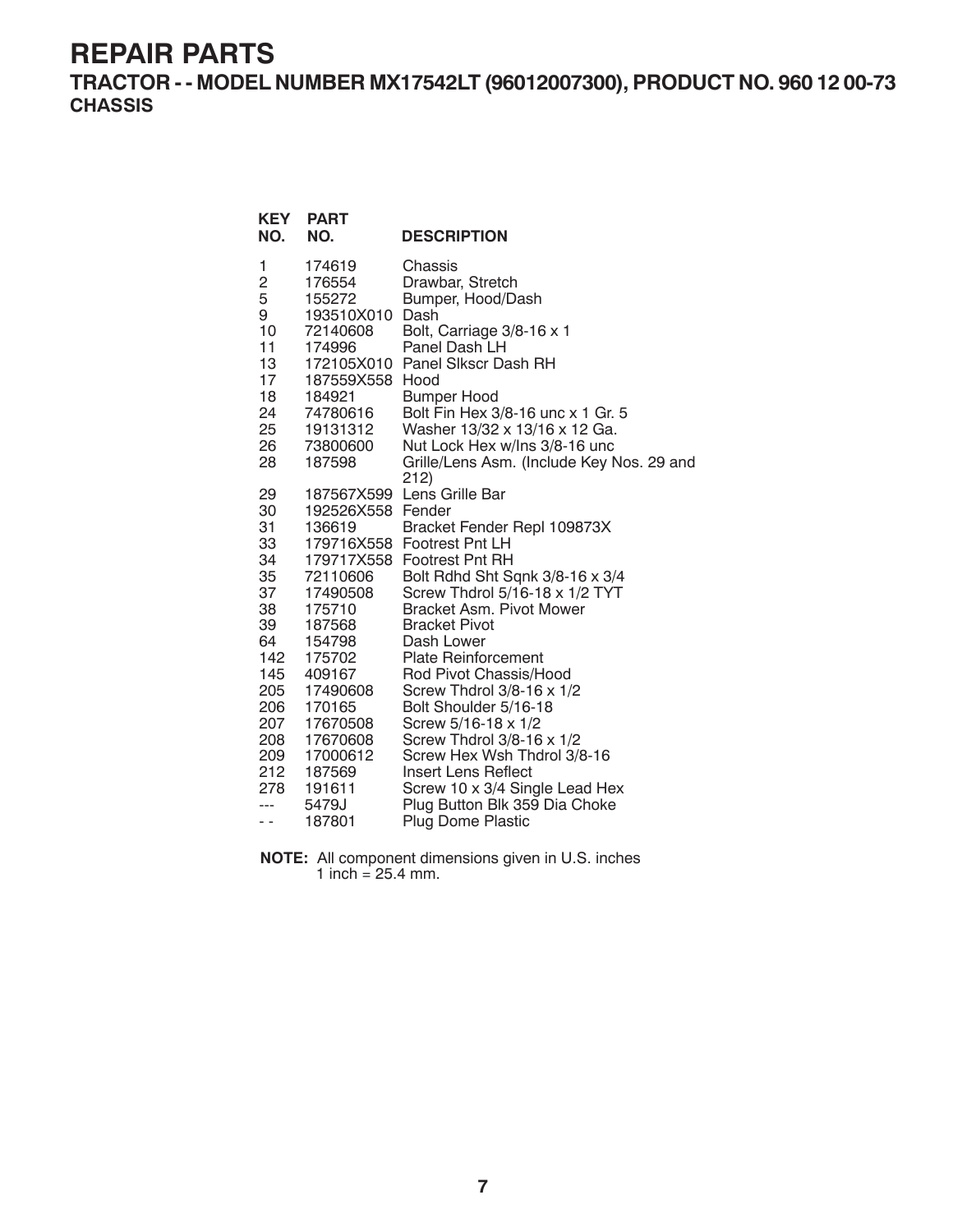**TRACTOR - - MODEL NUMBER MX17542LT (96012007300), PRODUCT NO. 960 12 00-73 DRIVE**

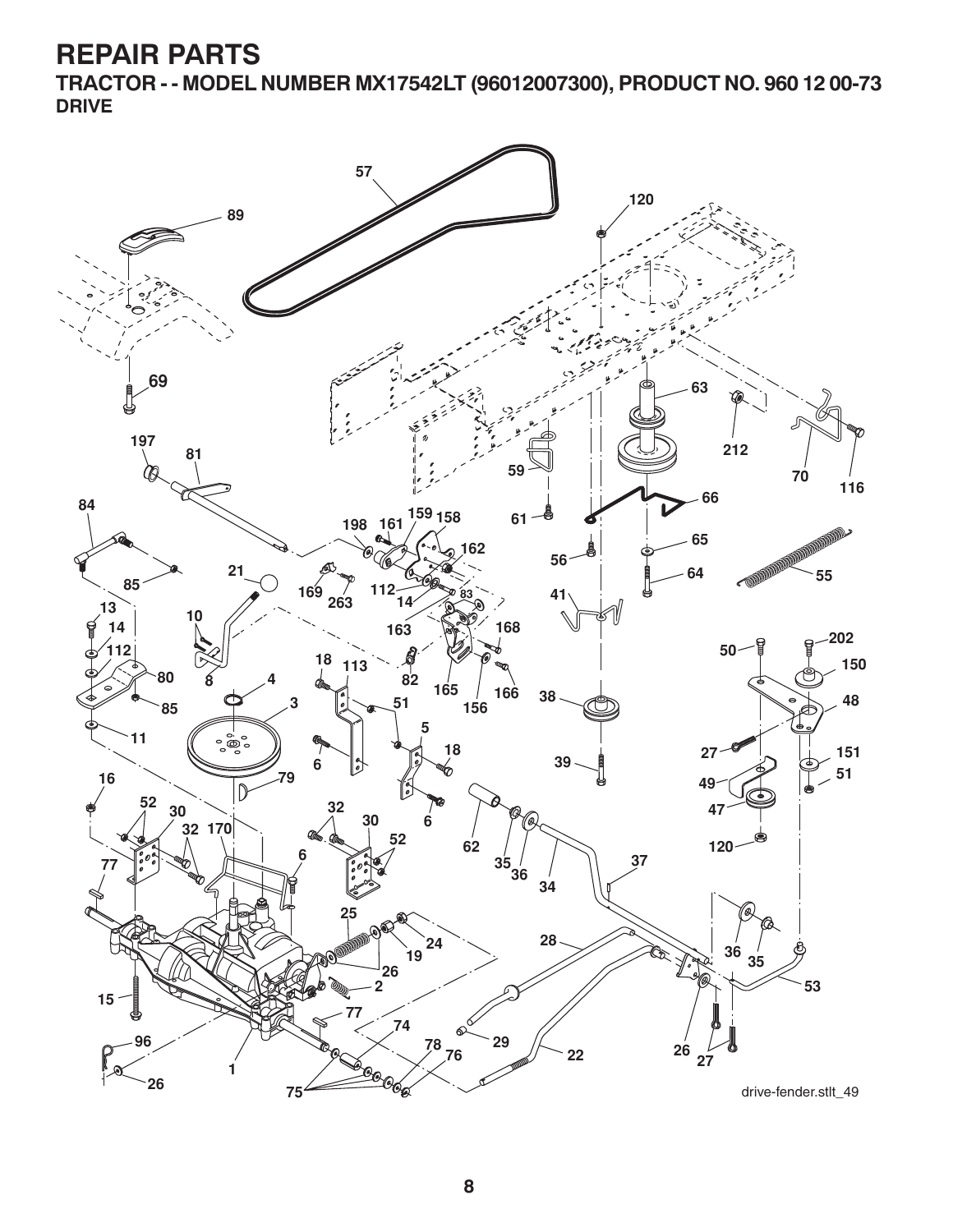#### **TRACTOR - - MODEL NUMBER MX17542LT (96012007300), PRODUCT NO. 960 12 00-73 DRIVE**

| <b>KEY</b><br>NO. | <b>PART</b><br>NO.   | <b>DESCRIPTION</b>                                | <b>KEY</b><br>NO. | <b>PART</b><br>NO.        | <b>DESCRIPTION</b>                                                         |
|-------------------|----------------------|---------------------------------------------------|-------------------|---------------------------|----------------------------------------------------------------------------|
| 1                 |                      | Transaxle Dana Model D4360-140                    | 62<br>63<br>64    | 8883R<br>175410<br>173937 | Cover Pedal Blk Round<br>Engine Pulley LT/YT<br>Bolt Hex 7/16-20 x 4 Gr. 5 |
| 2                 | 146682               | Spring Return Brake                               | 65                | 10040700                  | Washer Lock Hvy Hlcl Spr 7/16                                              |
| 3                 | 123666X              | <b>Pulley Transaxle 18"tires</b>                  | 66                | 154778                    | Keeper Belt Engine                                                         |
| 4                 | 12000028             | Ring Retainer # 5100-62                           | 69                | 142432                    | Screw $1/4 \times 1/2$ unc                                                 |
| 5                 | 121520X              | Strap Torque 30 Degrees RH                        | 70                | 134683                    | Guide Belt Mower Drive RH                                                  |
| 6                 | 17060512             | Screw 5/16-18 x 3/4                               | 74                | 109502X                   | Spacer Axle                                                                |
| 8                 | 192706               | Rod Shifter Blk                                   | 75                | 121749X                   | Washer 25/32 x 1 1/4 x 16 Ga.                                              |
| 10                | 76020416             | Pin Cotter 1/8 x 1 Cad                            | 76                | 12000001                  | E-ring #5133-75                                                            |
| 11                | 105701X              | Washer Plate Shf 388 Sq Hole                      | 77                | 123583X                   | Key Square 2 0 x 1845/1865                                                 |
| 13                | 74550412             | Bolt 1/4-28 unf Gr. 8 w/Patch                     | 78                | 121748X                   | Washer 25/32 x 1-5/8 x 16 Ga.                                              |
| 14                | 10040400             | Washer Lock Hvy Helical 1/4                       | 79                | 2228M                     | Key Woodruff                                                               |
| 15                | 74490544             | Bolt Hex Fighd 5/16-18 Gr. 5                      | 80                | 131488                    | Arm Shift Transaxle                                                        |
| 16                | 73800500             | Nut 5/16-18                                       | 81                | 165594                    | Shaft Asm Cross Taper                                                      |
| 18                | 74780616             | Bolt Fin Hex 3/8-16 unc x 1 Gr. 5                 | 82                | 165711                    | <b>Spring Torsion Shift</b>                                                |
| 19                | 73800600             | Nut lock Hex w/Ins 3/8-16 Unc                     | 83                | 19171216                  | Washer 17/32 x 3/4 x 16 Ga.                                                |
| 21                | 106933X              | Knob                                              | 84                | 166229                    | Link Transaxle                                                             |
| 22                | 130804               | Rod Brake LT                                      | 85                | 150360                    | Nut Lock Center 1/4-28                                                     |
| 24                | 73350600             | Nut Hex Jam 3/8-16 unc                            | 89                |                           | 192053X428 Console Shift                                                   |
| 25                | 106888X              | Spring Rod Brake 2 00 Zinc                        | 96                | 4497H                     | Retainer Spring 1"                                                         |
| 26                | 19131316             | Washer 13/32 x 13/16 x 16 Ga.                     | 112               | 19091210                  | Washer 9/32 x 3/4 x 10 Ga.                                                 |
| 27                | 76020412             | Pin Cotter 1/8 x 3/4 Cad                          | 113               | 127285X                   | Strap Torque 90 Degrees LH                                                 |
| 28                | 175765               | Rod Brake Parking LT/YT                           | 116               | 72140608                  | Bolt Rdhd Sq Neck 3/8-16 x 1                                               |
| 29                | 71673                | Cap Brake Parking Black                           | 120               | 73900600                  | Nut Lock Flg 3/8-16                                                        |
| 30                | 174973               | <b>Bracket Transmission</b>                       | 150               | 175456                    | Spacer Retainer Lt                                                         |
| 32                | 74760512             | Bolt Fin Hex 5/16-18 x 3/4                        | 151               | 19133210                  | Washer 13/32 x 2 x 10 Ga.                                                  |
| 34                | 175578               | Shaft Asm Pedal Foot Nibbed                       | 156               | 166002                    | Washer Srrrtd 5/16 ID x 1.0 x .125                                         |
| 35                | 120183X              | Bearing Nylon Blk 629 ld                          | 158               | 165589                    | <b>Bracket Shift Mount</b>                                                 |
| 36                | 19211616             | Washer 21/32 x 1 x 16 Ga.                         | 159               | 183900                    | Hub Shift                                                                  |
| 37                | 1572H                | Pin Roll 3/16 x 1"                                | 161               | 72140406                  | Bolt 1/4-20 x 3/4 Gr. 5                                                    |
| 38                | 179114               | <b>Pulley Composite Flat</b>                      | 162               | 73680400                  | Nut Crownlock 1/4-20 unc                                                   |
| 39                | 72110622             | Bolt 3/8-16 x 2-3/4                               | 163               | 74780416                  | Bolt Hex Fin 1/4-20 unc x 1 Gr. 5                                          |
| 41                | 175556               | Keeper Belt Idler                                 | 165               | 165623                    | <b>Bracket Pivot Lever</b>                                                 |
| 47                | 127783               | Pulley Idler V Groove Plastic                     | 166               | 17490510                  | Screw 5/16-18 x 5/8                                                        |
| 48                | 154407               | <b>Bellcrank Clutch Grnd Drv STL</b>              | 168               | 165492                    | Bolt Shoulder 5/16-18 x .561                                               |
| 49                | 123205X              | Retainer Belt Style Spring                        | 169               | 165580                    | <b>Plate Fastening</b>                                                     |
| 50                | 72110612             | Bolt Carr Sh 3/8-16 x 1-1/2 Gr. 5                 | 170               | 187414                    | Keeper, Belt Transaxle                                                     |
| 51<br>52          | 73680600<br>73680500 | Nut Crownlock 3/8-16 unc                          | 197<br>198        | 169613                    | Nyliner Snap-In 5/8                                                        |
|                   |                      | Nut Crownlock 5/16-18 unc                         | 202               | 169593                    | Washer Nylon<br>Bolt Carr Sh 3/8-16 x 1-3/4 Gr. 5                          |
| 53<br>55          | 199652               | Link Clutch                                       | 212               | 72110614<br>145212        | Nut Hex Flg Lock                                                           |
| 56                | 105709X<br>17060620  | Spring Return Clutch 6 75<br>Screw 3/8-16 x 1-1/4 | 263               | 17000612                  | Screw 3/8-16 x 3/4                                                         |
| 57                | 160855               | V-Belt Ground Drive 95                            |                   |                           |                                                                            |
| 59                | 169691               | Keeper Belt Chassis Span Ctr                      |                   |                           | <b>NOTE:</b> All component dimensions given in U.S. inches                 |
| 61                | 17120614             | Screw 3/8-16 x .875                               |                   | 1 inch = $25.4$ mm        |                                                                            |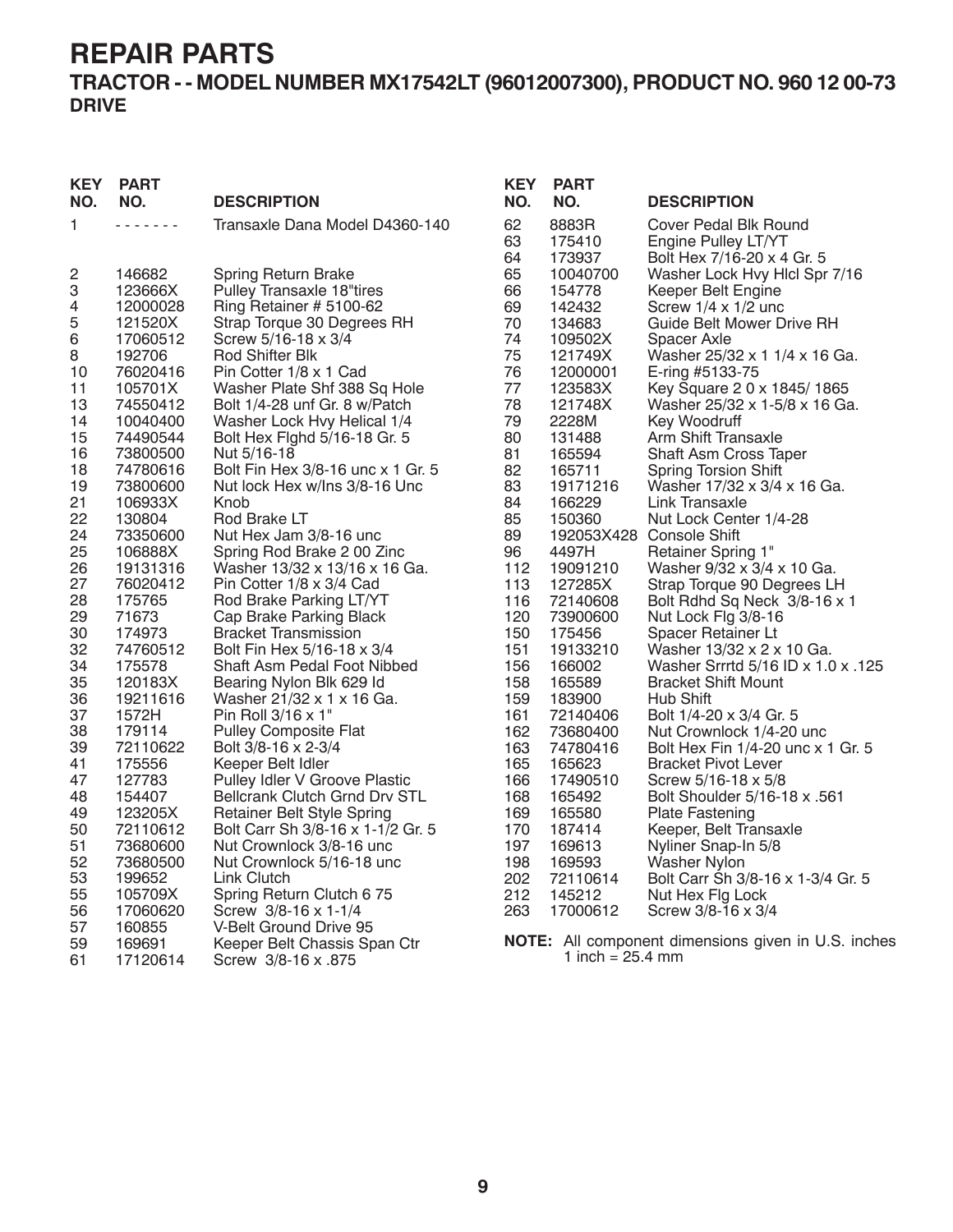**TRACTOR - - MODEL NUMBER MX17542LT (96012007300), PRODUCT NO. 960 12 00-73 STEERING**

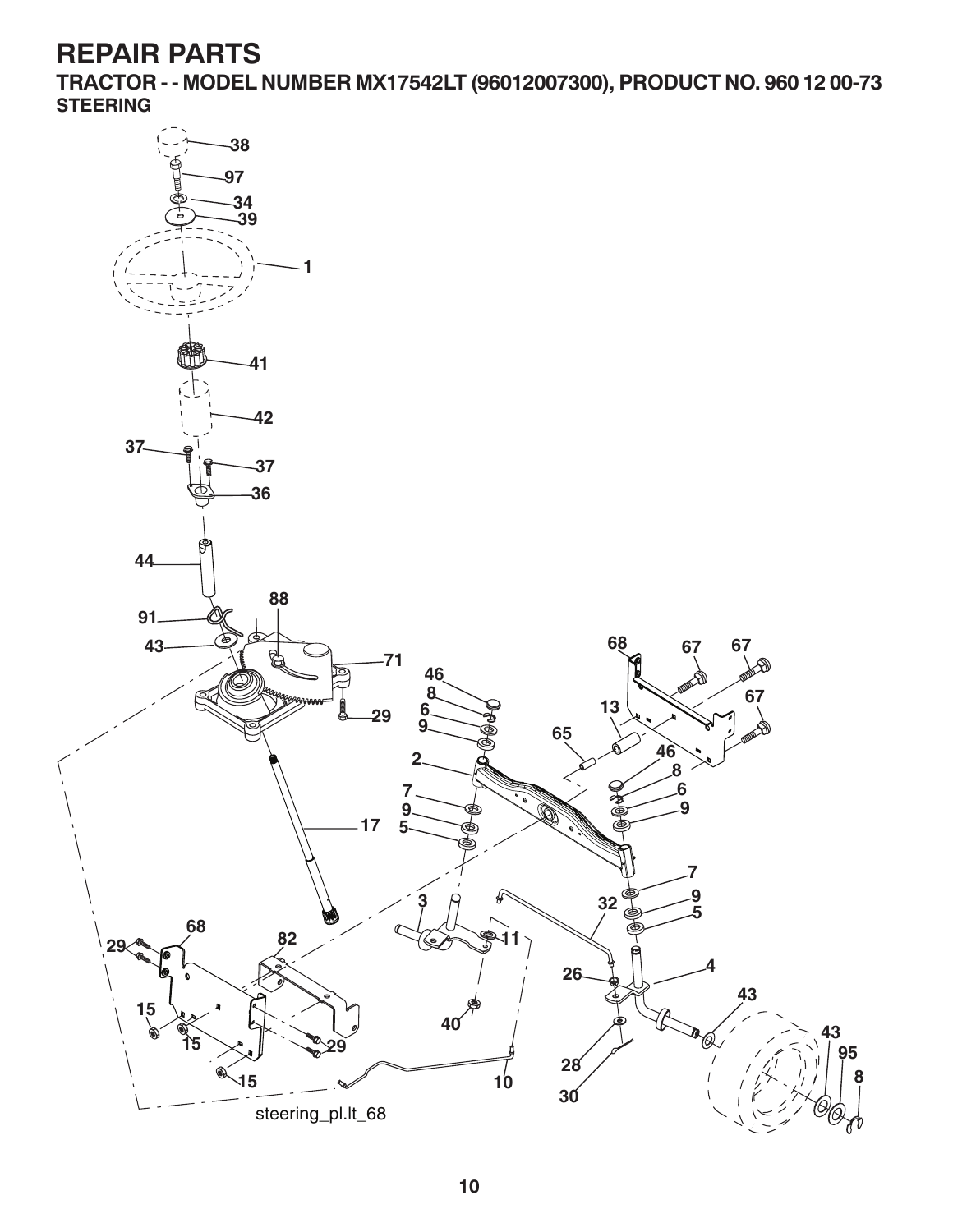**TRACTOR - - MODEL NUMBER MX17542LT (96012007300), PRODUCT NO. 960 12 00-73 STEERING**

| <b>KEY</b><br>NO. | <b>PART</b><br>NO.    | <b>DESCRIPTION</b>                                             |
|-------------------|-----------------------|----------------------------------------------------------------|
|                   |                       |                                                                |
| 1                 | 186780                | <b>Wheel Steering</b>                                          |
| $\overline{c}$    | 195673                | Axle Asm                                                       |
| 3                 | 169840                | Spindle Asm LH                                                 |
| 4                 | 169839                | Spindle Asm RH                                                 |
| 5                 | 6266H                 | <b>Bearing Race Thrust Harden</b>                              |
| 6<br>7            | 121748X<br>19272016   | Washer 25/32 x 1-5/8 x 16 Ga.<br>Washer 27/32 x 1-1/4 x 16 Ga. |
| 8                 | 12000029              | Ring Klip #t5304-75                                            |
| 9                 | 3366R                 | <b>Bearing Col Strg Blk</b>                                    |
| 10                | 175121                | <b>Draglink</b>                                                |
| 11                | 10040600              | Washer Lock Hvy Hlcl Spr 3/8                                   |
| 13                | 136518                | <b>Spacer Axle Front</b>                                       |
| 15                | 145212                | Hexflange Lock                                                 |
| 17                | 411386                | Shaft Asm Strg                                                 |
| 26                | 126847X               | <b>Bushing Link Drag Blk LR</b>                                |
| 28                | 19131416              | Washer 13/32 x 7/8 x 16 Ga.                                    |
| 29                | 17000612              | Screw 3/8-16 x 3/4                                             |
| 30                | 76020412              | Pin Cotter 1/8 x 3/4 Cad                                       |
| 32                | 192757                | Rod Tie Wire Form 19 75 Mech                                   |
| 34                | 10040500              | Washer Lock 5/16                                               |
| 36                | 155099                | Bushing Strg 5/8 ld Dash                                       |
| 37                | 152927                | Screw                                                          |
| 38                | 192916                | Cap Wheel Steer                                                |
| 39                | 19113812              | Washer 11/32 x 2 x 12 Ga.                                      |
| 40                | 73540600              | Nut Crownlock 3/8-24                                           |
| 41                | 186737                | <b>Adaptor Wheel Strg</b>                                      |
| 42<br>43          | 145054X428<br>121749X | Boot Dash Mtl Steering Blk<br>Washer 25/32 x 1 1/4 x 16 Ga.    |
| 44                | 190752                | <b>Extension Steering</b>                                      |
| 46                | 121232X               | Cap Spindle Fr Top Blk                                         |
| 65                | 160367                | Spacer Brace Axle                                              |
| 67                | 72110618              | Bolt RDHD SQNK 3/8-16 x 2-1/4                                  |
| 68                | 169827                | <b>Brace Axle</b>                                              |
| 71                | 175146                | Steering Asm.                                                  |
| 82                | 199978                | <b>Bracket Susp Chassis Front</b>                              |
| 88                | 175118                | Bolt Shoulder 7/16-20                                          |
| 91                | 175553                | <b>Clip Steering</b>                                           |
| 95                | 188967                | Washer Harden .793 x 1.637 x 060                               |
| 97                | 74780564              | Bolt 5/16-18 x 4 Gr.5                                          |

**NOTE:** All component dimensions given in U.S. inches 1 inch =  $25.4$  mm.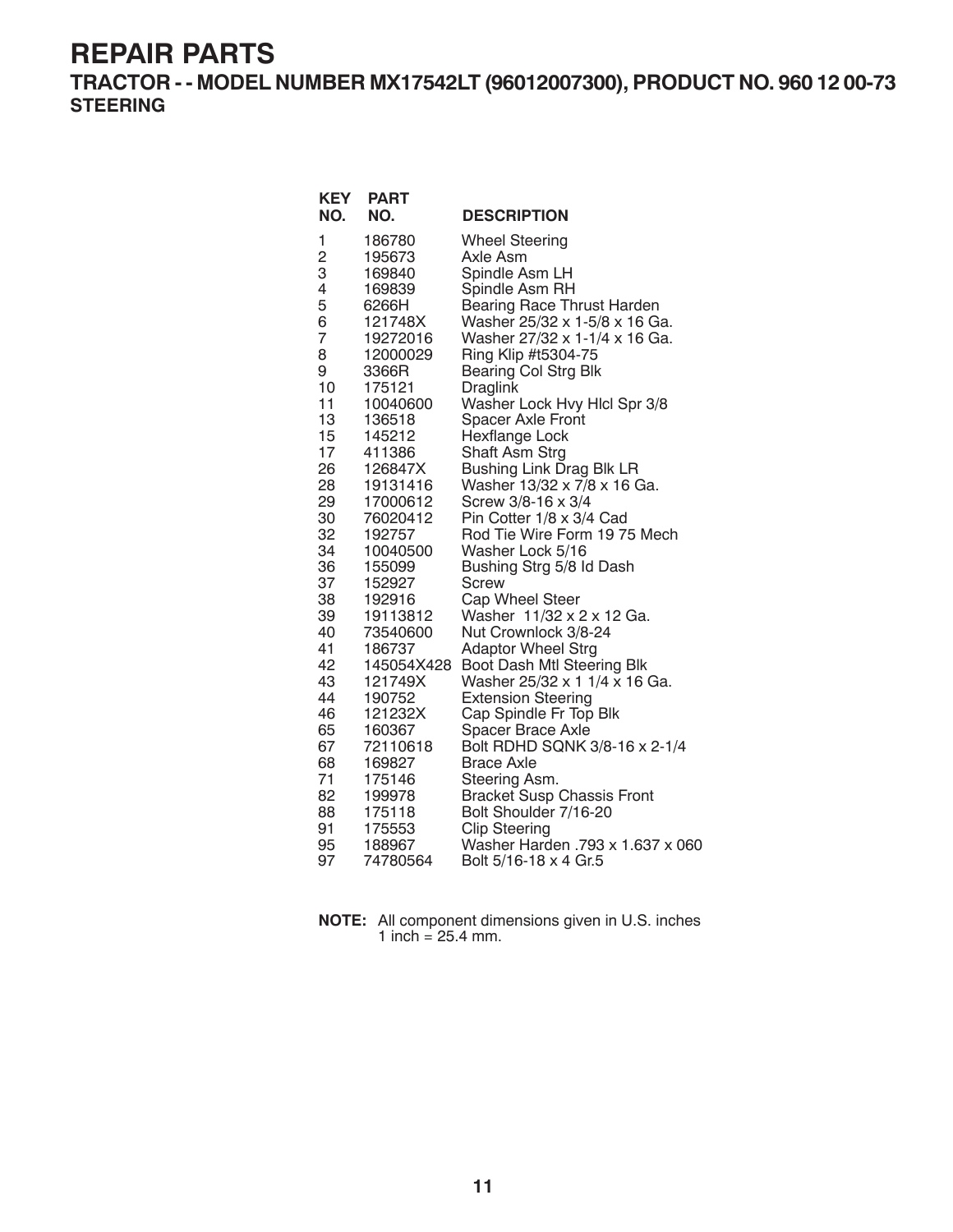**TRACTOR - - MODEL NUMBER MX17542LT (96012007300), PRODUCT NO. 960 12 00-73 ENGINE**

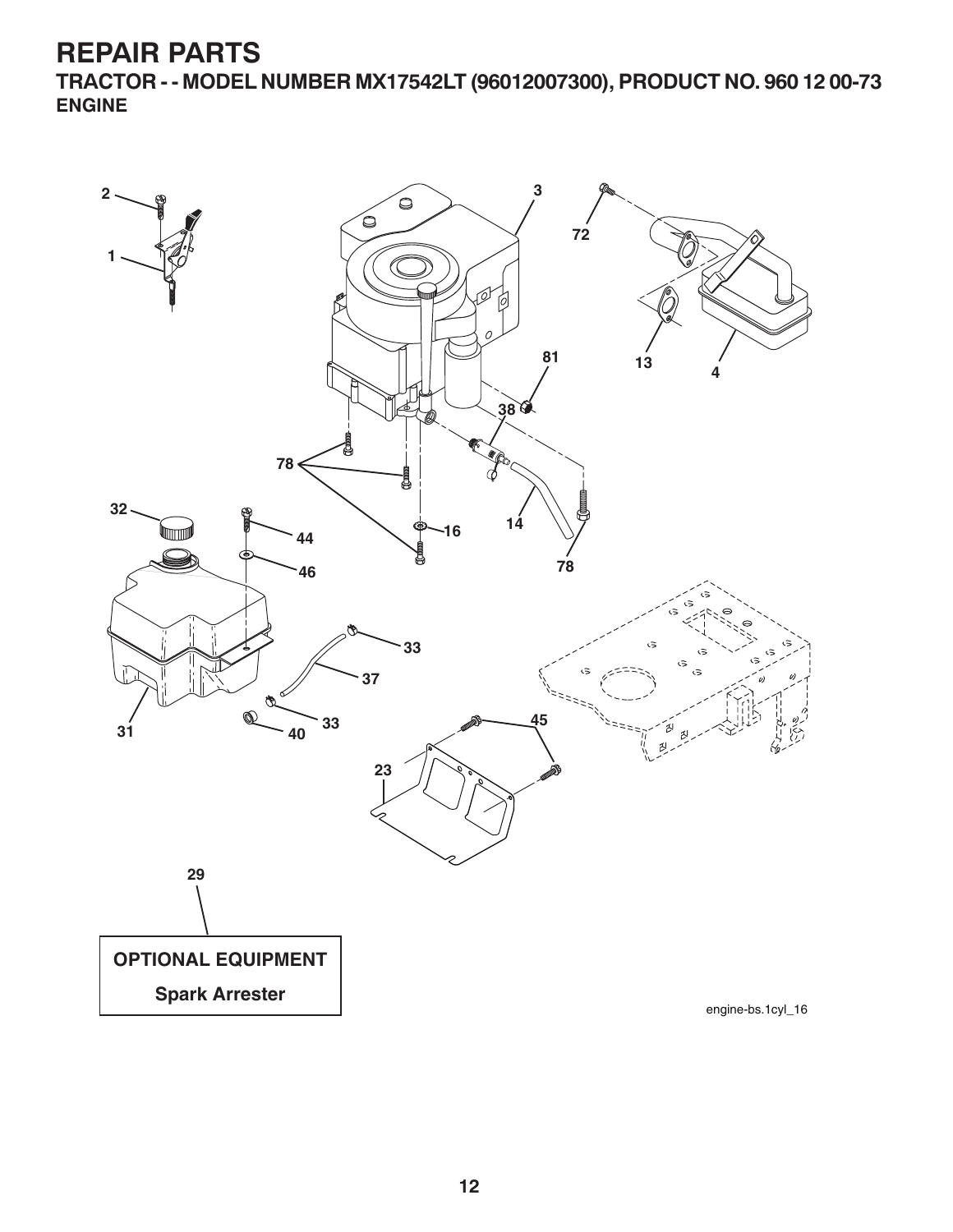**TRACTOR - - MODEL NUMBER MX17542LT (96012007300), PRODUCT NO. 960 12 00-73 ENGINE**

**KEY PART** 

| <b>KEY</b><br>NO. | PAR I<br>NO.         | <b>DESCRIPTION</b>                                                         |
|-------------------|----------------------|----------------------------------------------------------------------------|
| 1<br>2<br>3       | 170551<br>17720408   | Control Th/ch Flag<br>Screw Hex Thd Cut 1/4-20 x 1/2<br>Engine, B&S 31C707 |
|                   |                      |                                                                            |
| 4                 | 137352               | Muffler Exhaust B&S                                                        |
| 13                | 165291               | Gasket Eng 1 313 ld Tin Plated                                             |
| 14<br>23          | 148456<br>169837     | Tube Drain Oil Easy<br>Shield BRN/DBR Guard                                |
| 29.               | 137180               | Kit Spark Arrestor (Flat Scrn)                                             |
| 31                | 407516               | <b>Tank Fuel Front</b>                                                     |
| 32                | 197725               | Cap Asm Fuel                                                               |
| 33                | 123487X              | <b>Clamp Hose</b>                                                          |
| 37                | 401137               | Line Fuel 20"                                                              |
| 38                | 181654               | Plug Drain Oil                                                             |
| 40                | 124028X              | Bushing Snap Nyl Blk Fuel Line                                             |
| 44                | 17490412             | Screw Thdrol 1/4-20 x 3/4                                                  |
| 45                | 17000612             | Screw Hex Wsh Thdrol 3/8-16                                                |
| 46                | 19091416             | Washer 9/32 x 7/8 x 16 Ga.                                                 |
| 72                | 192334               | Screw Socket Head 5/16-18 x 3/4                                            |
| 78<br>81          | 17060620<br>73510400 | Screw 3/8-16 x 1-1/4<br>Nut Keps Hex 1/4-20 unc                            |
|                   |                      |                                                                            |

**NOTE:** All component dimensions given in U.S. inches 1 inch =  $25.4 \, \text{mm}$ 

#### **Engine Power Rating Information**

The gross power rating for individual gas engine models is labeled in accordance with SAE (Society of Automotive Engineers) code J11940 (Small Engine Power & Torque Rating Procedure), and rating performance has been obtained and corrected in accordance with SAE J1995 (Revision 2002-5). Actual gross engine power will be lower and is affected by, among other things, ambient operating conditions and engine-to-engine variability. Given both the wide array of products on which engines are placed and the variety of environmental issues applicable to operating the equipment, the gas engine will not develop the rated gross power when used in a given piece of power equipment (actual "on-site" or net horsepower). This difference is due to a variety of factors including, but not limited to, accessories (air cleaner, exhaust, charging, cooling, carburetor, fuel pump, etc.), application limitations, ambient operating conditions (temperature, humidity, altitude), and engine-to-engine variability. Due to manufacturing and capacity limitations, Briggs & Stratton may substitute an engine of higher rated power for this Series engine.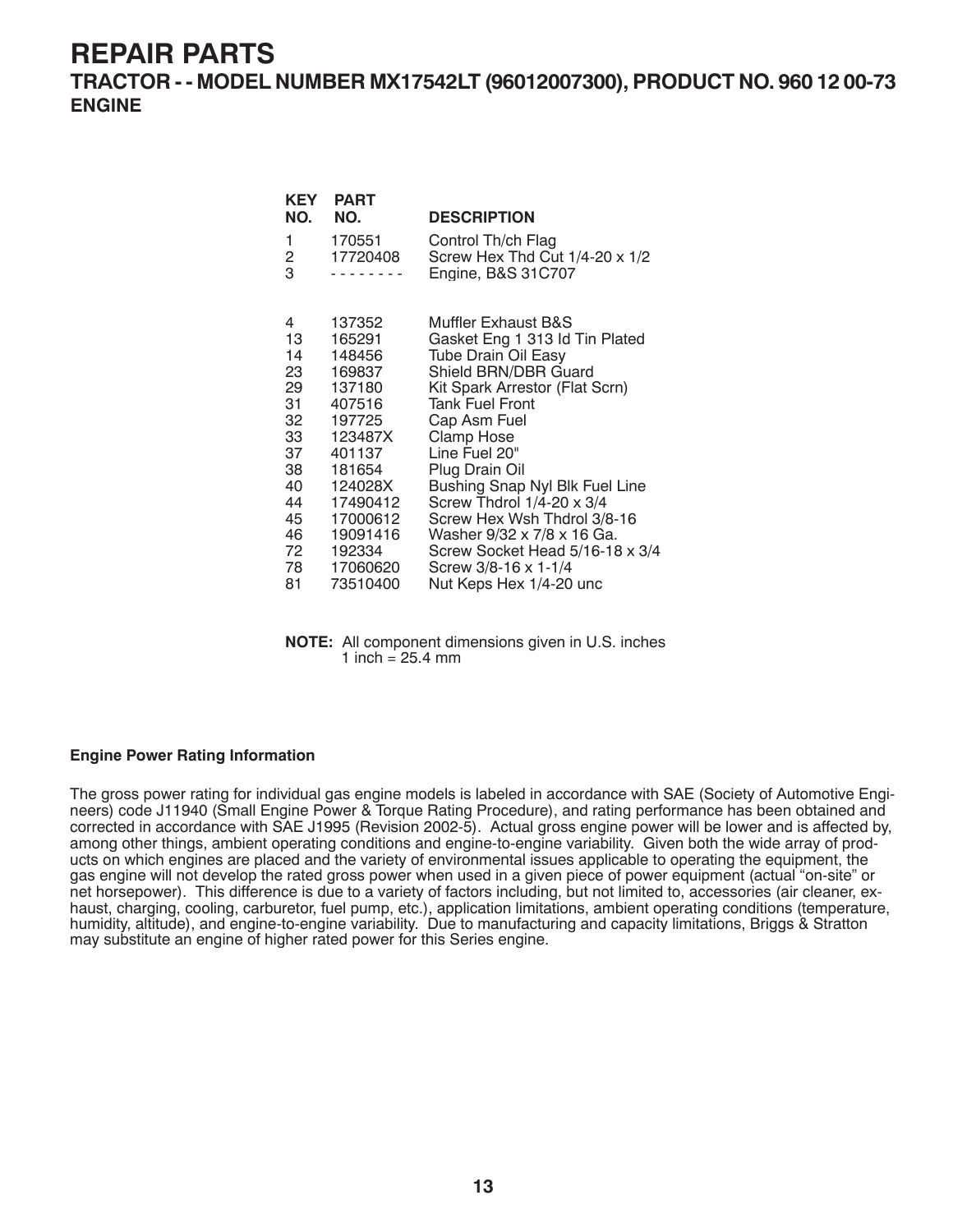**TRACTOR - - MODEL NUMBER MX17542LT (96012007300), PRODUCT NO. 960 12 00-73 MOWER DECK**

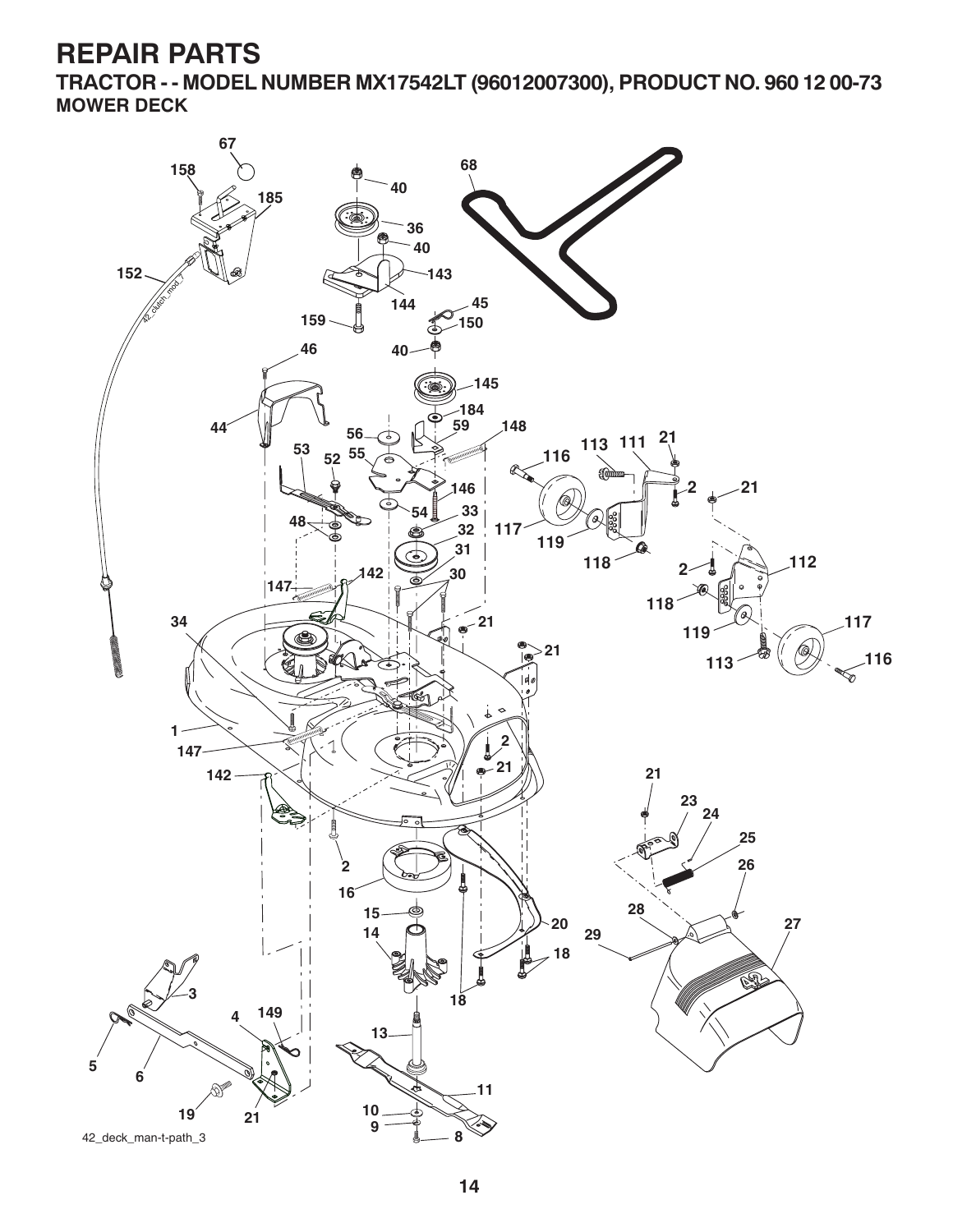#### **TRACTOR - - MODEL NUMBER MX17542LT (96012007300), PRODUCT NO. 960 12 00-73 MOWER DECK**

| <b>KEY</b><br>NO. | <b>PART</b><br>NO. | <b>DESCRIPTION</b>                   | <b>KEY</b><br>NO. | <b>PART</b><br>NO.   | <b>DESCRIPTION</b>                                    |
|-------------------|--------------------|--------------------------------------|-------------------|----------------------|-------------------------------------------------------|
| 1                 | 165892             | Mower Deck Assembly, 42"             | 45                | 4497H                | Retainer                                              |
| 2                 | 72140506           | <b>Bolt</b>                          | 46                | 137729               | Screw, Thdrol 1/4-20 x 5/8 T                          |
| 3                 | 138017             | Bracket Asm Fr. Sway Bar 3/42        | 48                | 133944               | Washer, Hardened                                      |
| 4                 | 165460             | Bracket Asm Deck 42" Sway Bar        | 52                | 139888               | Bolt, Shoulder 5/16-18 unc                            |
| 5                 | 4939M              | <b>Retainer Spring</b>               | 53                | 184907               | Arm Assembly, Pad, Brake                              |
| 6                 | 178024             | <b>Bar Sway Deck</b>                 | 54                | 178515               | Washer, Hardened                                      |
| 8                 | 850857             | Bolt 3/8-24 x 1.25 Gr. 8 patched     | 55                | 155046               | Arm, Idler                                            |
| 9                 | 10030600           | Washer, Lock                         | 56                | 165723               | Spacer, Retainer                                      |
| 10                | 140296             | Washer, Hardened                     | 59                | 141043               | <b>Guard TUV Idler</b>                                |
|                   |                    |                                      | 67                | 106932X              | Knob Round                                            |
|                   | 138971             | (The following Blades are available) | 68                |                      |                                                       |
| 11                |                    | Blade Mower 42" Hi-Lift (for bag-    | 111               | 144959<br>404784     | V-Belt, 42" Mower<br><b>Bracket Wheel Gauge LH</b>    |
|                   |                    | ging and discharging)                | 112               | 404785               |                                                       |
| - -               | 134149             | Blade, Mulching 42" Std (for mulch-  | 113               | 1700051              | <b>Bracket Wheel Gauge RH</b><br>Bolt 5/16-18 Hex WHS |
|                   |                    | ing mowers only)                     |                   |                      |                                                       |
| - -               | 139775             | Blade Mulching 42" Premium (For      | 116<br>117        | 4898H<br>188606      | Bolt, Shoulder "A" 2.41 "B" 1.66                      |
|                   | 137645             | better wear when mulching)           |                   |                      | Wheel, Gauge<br>Nut Centerlock 3/8 - 16 UNC           |
| 13                | 128774             | Shaft Assembly, Mandrel, Vented      | 118<br>119        | 73930600<br>19121414 | Washer 3/8 x 7/8 x 14 Ga.                             |
| 14                |                    | Housing, Mandrel, Vented             | 142               |                      |                                                       |
| 15<br>16          | 110485X            | Bearing, Ball, Mandrel               | 143               | 165890<br>157109     | Arm Spring Brake Mower<br>Bracket Arm Idler 42"       |
|                   | 174493<br>72140505 | Stripper, Mandrel Deck               |                   | 158634               |                                                       |
| 18                |                    | Bolt, Carriage 5/16-18 x 5/8         | 144               |                      | Keeper Belt 42" Clutch Cable                          |
| 19                | 132827             | Bolt, Shoulder                       | 145               | 165888               | Pulley Idler Flat                                     |
| 20                | 159770             | Baffle, Vortex                       | 146               | 171977               | <b>Bolt Carriage Idler</b>                            |
| 21                | 73680500           | <b>Nut</b>                           | 147               | 131335               | <b>Spring Extension</b>                               |
| 23                | 177563             | Bracket, Deflector Mower 42"         | 148               | 169022               | Spring Return Idler                                   |
| 24                | 105304X            | Cap, Sleeve 80 x 112 Blk Mower       | 149               | 165898               | <b>Retainer Spring Yellow</b>                         |
| 25                | 123713X            | Spring, Torsion, Deflector 2 52      | 150               | 19091210             | Washer 9/32 x 3/4 x 10 Ga.                            |
| 26                | 110452X            | Nut, Push Phos & Oil                 | 152               | 169676               | Clutch Cable 42"                                      |
| 27                |                    | 130968X428 Shield, Deflector 42" Blk | 158               | 17720408             | Screw Hex Thd Cut 1/4-20 x 1/2                        |
| 28                | 19111016           | Washer 11/32 x 5/8 x 16 Ga.          | 159               | 72140614             | Bolt Rdhd Sqn 3/8-16 unc x 1-3/4                      |
| 29                | 131491             | Rod, Hinge 42" 6 75 W/G              | 184               | 19131410             | Washer 13/32 x 7/8 x 10 Ga.                           |
| 30                | 173984             | <b>Screw Thdrol</b>                  | 185               | 188234               | <b>Head Asm Cable Clutch</b>                          |
| 31                | 187690             | Washer, Spacer Mower Vented          | $ -$              | 130794               | Mandrel Assembly (Includes Hous-                      |
| 32                | 153535             | Pulley, Mandrel                      |                   |                      | ing Shaft and Shaft Hardware Only                     |
| 33                | 400234             | Nut, Toplock                         |                   |                      | - Pulley Not Included)                                |
| 34                | 72110612           | Bolt Carr SH 3/8-16 x 1-1/2 Gr.5     | $\sim$ $\sim$     | 171491               | Replacement Mower, Complete                           |
| 36                | 131494             | Pulley, Idler, Flat                  |                   |                      |                                                       |
| 40                | 73900600           | Nut Lock 3/8-16                      |                   |                      | NOTE: All component dimensions given in U.S. inches   |
| 44                | 140088             | Guard, Mandrel, LH                   |                   | 1 inch = $25.4$ mm   |                                                       |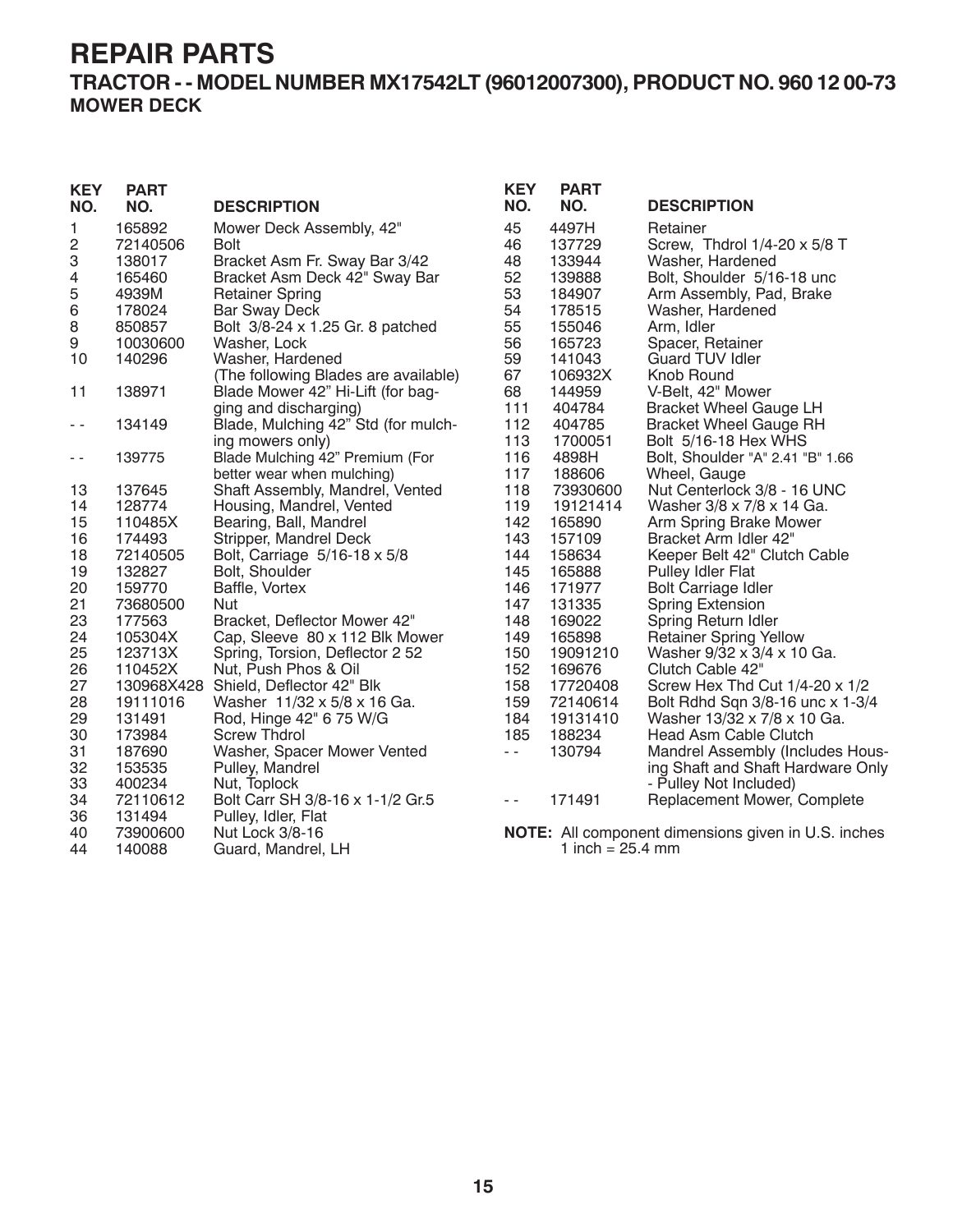**TRACTOR - - MODEL NUMBER MX17542LT (96012007300), PRODUCT NO. 960 12 00-73 MOWER LIFT**



| <b>KEY</b><br>NO. | <b>PART</b><br>NO. | <b>DESCRIPTION</b>            |
|-------------------|--------------------|-------------------------------|
| 1                 | 159460             | Wire Asm Inner/Sprg w/plunger |
| 2                 | 159471             | Shaft Asm Lift RH             |
| 3                 | 105767X            | Pin Groove 1 500 Zinc         |
| 4                 | 12000002           | E Ring #5133-62               |
| 5                 | 19211621           | Washer 21/32 x 1 x 21 Ga.     |
| 6                 | 120183X            | Bearing Nylon Blk 629 Id      |
| 7                 | 125631X            | <b>Grip Handle</b>            |
| 8                 | 124526X            | <b>Button Plunger Black</b>   |
| 11                | 139865             | Link Lift LH Fixed Length     |
| 12                | 139866             | Link Lift RH Fixed Length     |
| 13                | 4939M              | Retainer Spring               |

| <b>KEY</b><br>NO. | <b>PART</b><br>NO. | <b>DESCRIPTION</b>           |
|-------------------|--------------------|------------------------------|
|                   |                    |                              |
| 15                | 173288             | Link Front                   |
| 16                | 73350800           | Nut Jam Hex 1/2-13 unc       |
| 17                | 175689             | Trunnion                     |
| 18                | 73800800           | Nut Lockw/Wsh 1/2-13 unc     |
| 19                | 139868             | Arm Suspension Rear          |
| 20                | 194209             | Pin Cotter 7/16 Bow Tie Lock |
| 31                | 169865             | Bearing Pvt Lift             |
| 32                | 73540600           | Nut Crownlock 3/8-24         |

**NOTE:** All component dimensions given in U.S. inches 1 inch =  $25.4$  mm.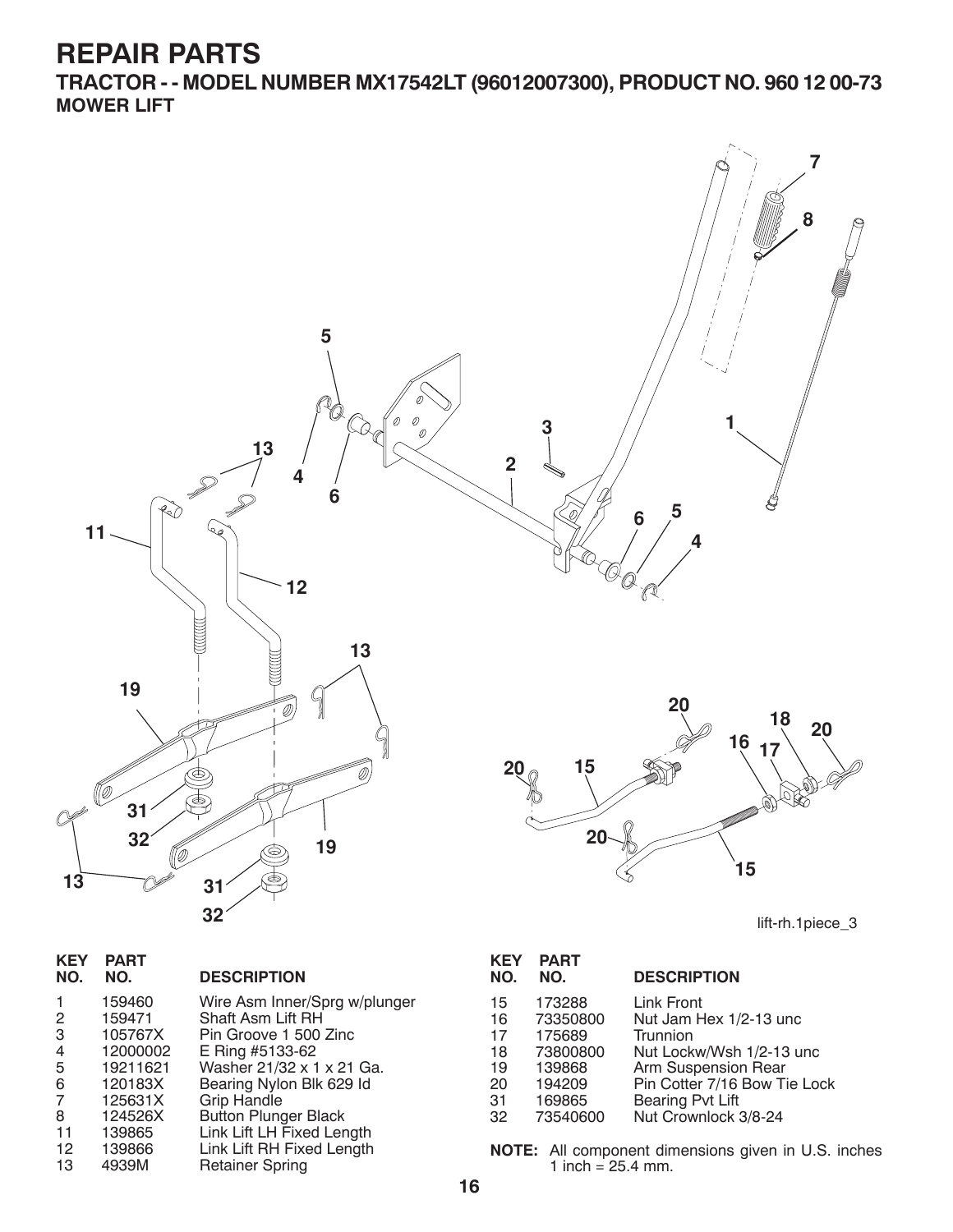**TRACTOR - - MODEL NUMBER MX17542LT (96012007300), PRODUCT NO. 960 12 00-73 DECALS**



| NO. NO. | <b>DESCRIPTION</b>           | NO.  | NO.    | <b>DESCRIPTION</b>            |
|---------|------------------------------|------|--------|-------------------------------|
| 196315  | Decal, Replacement           | 12   | 404676 | Decal, Hood                   |
| 408819  | Decal, Engine HP             | 15   | 145005 | Decal, Caution, Battery       |
| 170563  | Decal Warning                | 16   | 193863 | Decal, Oper                   |
| 157140  | Decal, Fender Danger English | $ -$ | 138311 | Decal, Handle Lft Height Adj. |
| 404678  | Decal Str Wh                 | $ -$ | 412418 | Manual, Operator's (E&F)      |
| 412410  | Decal. Side Panel            | $ -$ | 412419 | Manual, Parts (E&F)           |
| 404677  | Decal, Fender                |      |        |                               |
| 160396  | Decal, V-Belt Sch.           |      |        |                               |
|         |                              |      |        |                               |

**WHEELS & TIRES**



| <b>KEY</b><br>NO. | <b>PART</b><br>NO. | <b>DESCRIPTION</b>                                         |
|-------------------|--------------------|------------------------------------------------------------|
| 1                 | 59192              | Cap, Tire valve                                            |
| 2                 | 65139              | Stem, Valve                                                |
| 3                 | 124157X            | Tire, Front                                                |
| 4                 | 59904              | Tube, Front (Service item only)                            |
| 5                 |                    | 106732X624 Rim assembly, 6"front                           |
| 6                 | 278H               | Fitting, Grease (Front wheel only)                         |
| 7                 | 9040H              | Bearing, Flange (Front wheel only)                         |
| 8                 |                    | 106108X624 Rim assembly, 8" rear                           |
| 9                 | 123969X            | Tire, Rear                                                 |
| 10                | 7152J              | Tube, Rear (Service item only)                             |
| 11                | 104757X428         | Cap, Hub Axle                                              |
|                   | 144334             | Sealant, Tire (10 oz. Tube)                                |
|                   |                    | <b>NOTE:</b> All component dimensions given in U.S. inches |

1  $inch = 25.4$  mm